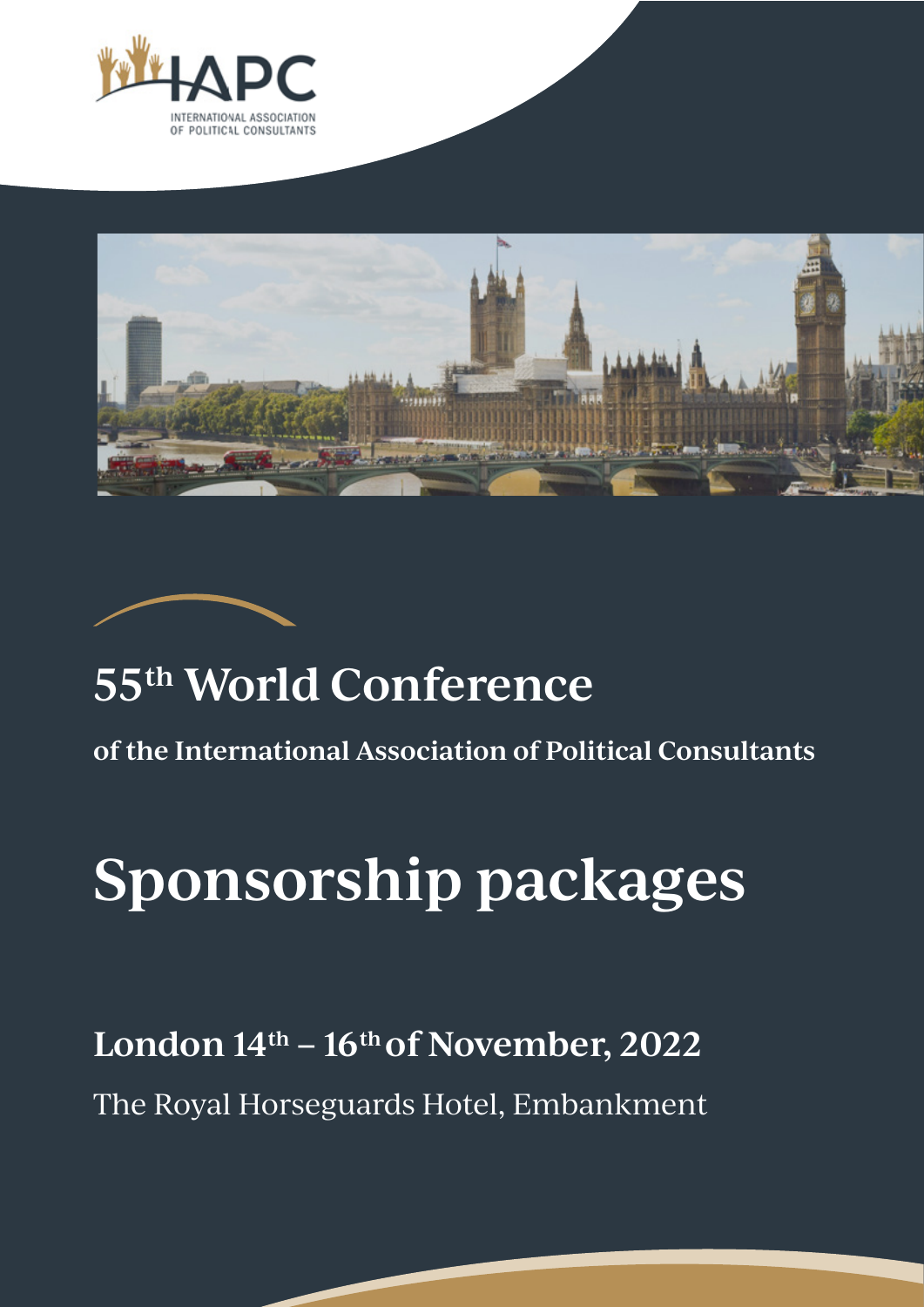# $55<sup>th</sup>$  Annual World Conference

In November, members of the International Association of Political Consultants (IAPC) will come together for the annual conference of 2022. Leading political consultants, pollsters, analysts and public affairs experts coming from different countries will compare and contrast issues that influence politics and democracy in their region. The theme of the conference is "Campaigns Across Borders" the first day looks at the theme within the country then the second day expands this to look at the theme on the European continent and the third day will be the theme across the world.



# **Why you should be an IAPC conference sponsor**

IAPC Members, who will be gathering in London for the first post-pandemic live conference on November  $14<sup>th</sup> - 16<sup>th</sup> 2022$ , are some of the world's most influential and respected political, public affairs and communications specialists. Most have played crucial roles in elections throughout the world and are responsible for spending billions of pounds each year on products and services that engage citizens in our democratic process and have been responsible for key vendor and spending decisions in political campaigns around world. As an IAPC sponsor, your company will gain powerful presence at the conference as well as a unique opportunity to interact with many of the world's leading political operatives.

# **Tiered sponsorship options**

We offer opportunities for every budget. We'll work with you to determine the best way to meet your objectives. If the specific opportunities listed below aren't quite what you're looking for, we will help customise a sponsorship package that is.

Importantly we want to ensure that sponsors have the opportunity to meet the consultants they would like to engage with.

# **What is the IAPC?**

#### **Membership**

Members of the IAPC come from many spheres of political activity. The largest segment of the membership is professional political consultants who counsel candidates, political parties, and referenda campaigns. These professionals manage campaigns or provide specialized services such as polling, fundraising, message development and communications. Members also include specialists in government relations and lobbying, political party employees, and members of academia. Currently, the IAPC membership is drawn from over 30 nations representing every continent.

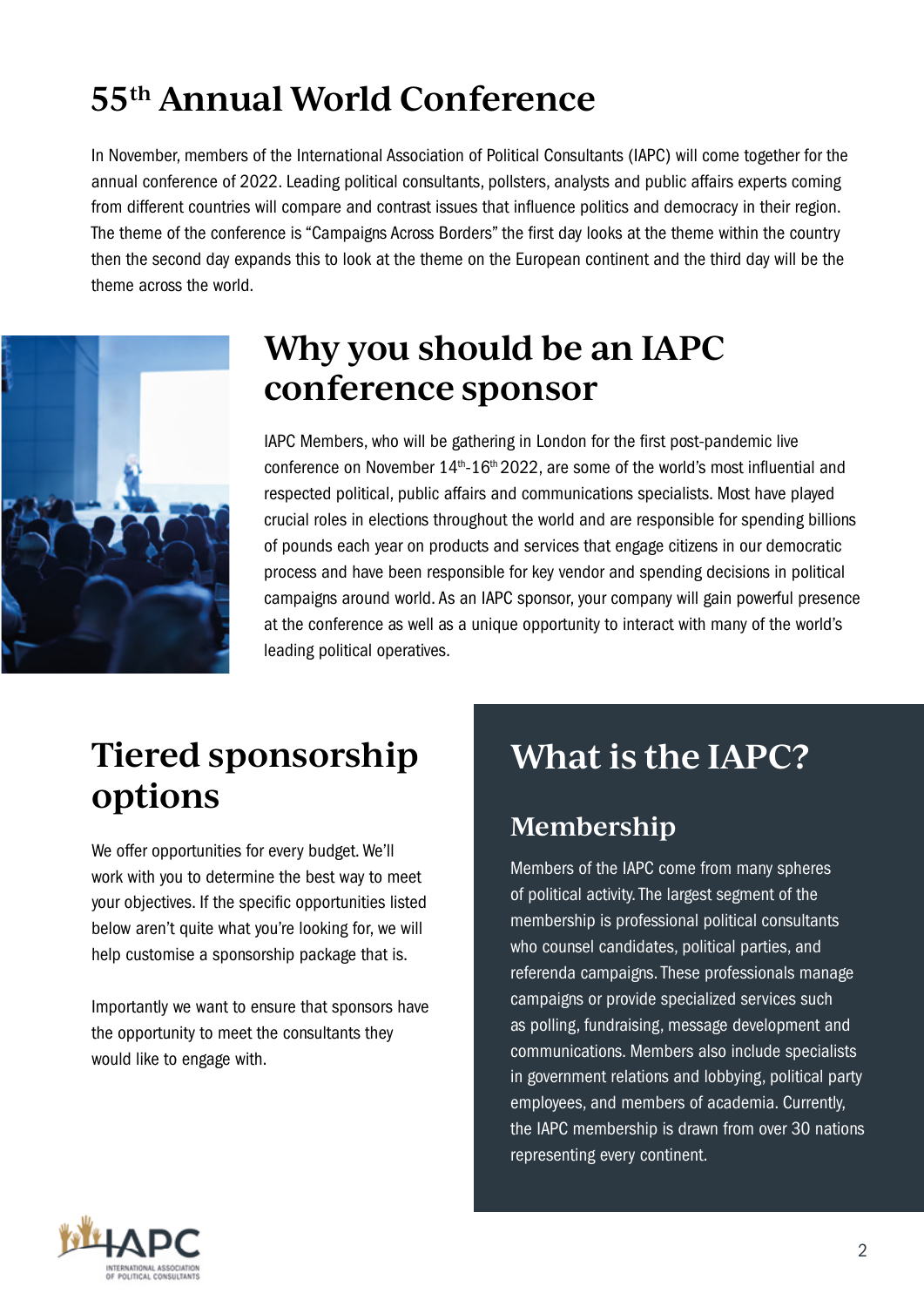# **Conference sponsorship opportunities**

The IAPC offers effective ways for you to promote your company in front of the world's leading political consultants:

#### Evening

Platinum: £15,000 / \$19,000

**Day** Gold Sponsor: £7,350 / \$10,000 Silver Sponsor: £3,760 / \$5,000 Bronze Sponsor: £1,840 / \$2,500

All sponsors receive the following benefits:

- \* Company name and logo on all IAPC promotional printed materials, including conference programme, signage and conference website.
- \* Company name and logo recognition in the rolling credits played during the conference.
- \* Opportunity to insert company materials in the conference registration packet.
- \* Complimentary conference registrations based on specific sponsorship package.
- \* Additional custom benefits for each sponsor level.

#### **Day 1, Welcome Reception**

#### Churchill War Rooms, November 14th

Our welcome reception will be held in the historic Churchill War Rooms, the secret underground headquarters where Prime Minister Winston Churchill lived and worked during WWII.

#### **Day 2, Drinks and Canapés Reception**

#### Royal Opera House, November 15th

Our second night's evening event will be a cocktail and canape reception at the Royal Opera House in Covent Garden at the Terrace Bar which looks out onto the square.

#### **Day 3, Gala Reception and Dinner**

#### Tower of London, November 16<sup>th</sup>

The Gala Reception and Dinner is the signature social event of our annual conference and offers the best visibility and networking opportunity for your organisation. Enjoy the chance to mix-and-mingle with our special guests and attendees at the Tower of London, one of London's main historical attractions. Guests will have special private access to the Tower for a pre-reception tour, followed by a champagne reception and dinner. The evening will be rounded off with an exclusive viewing of the Exchanging of the Keys Ceremony: A tradition that dates back 700 years and is performed nightly at the Tower.

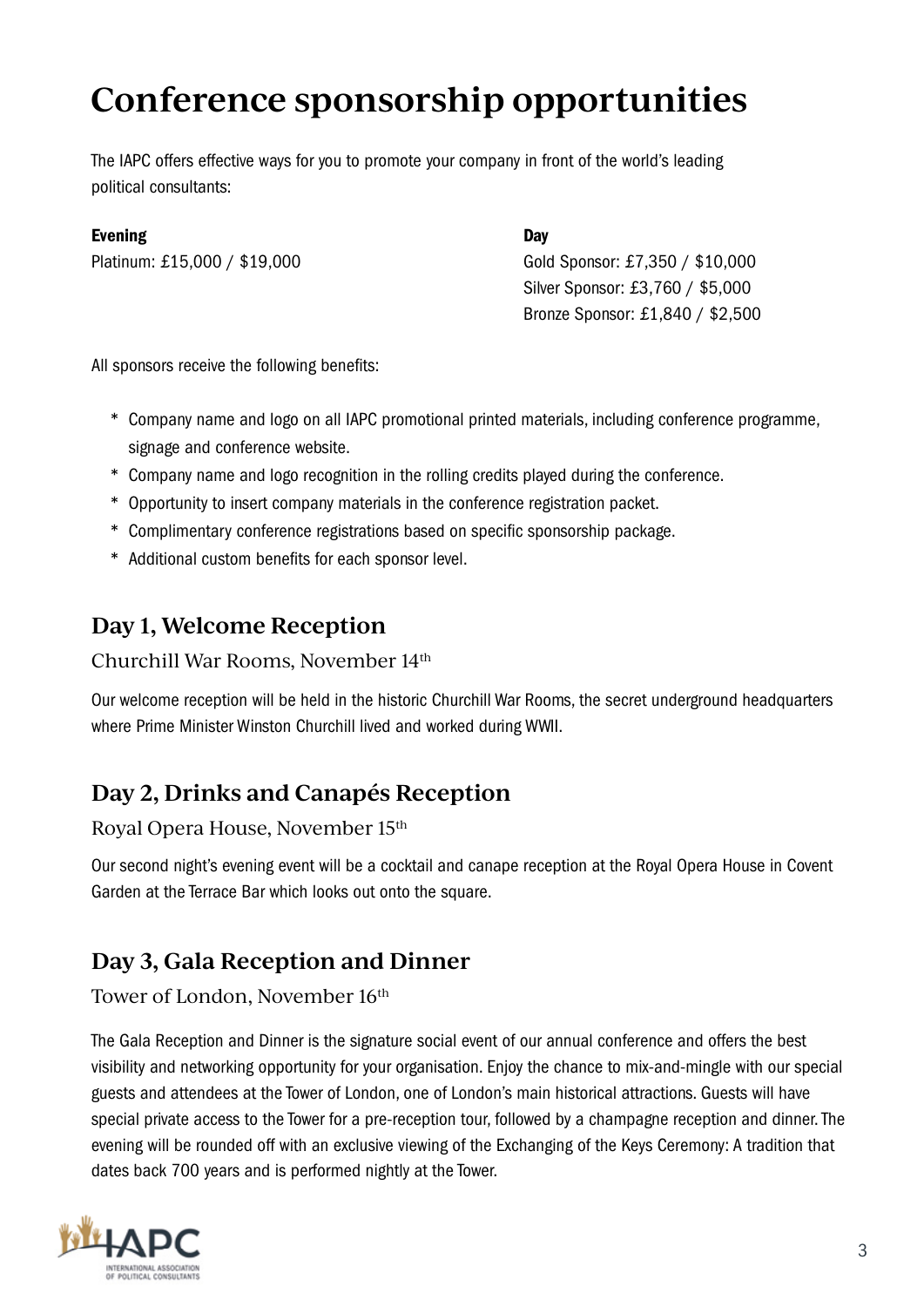# **Sponsorship packages<br>
Evening - Platinum**

£15,000 / \$19,000



Logo prominently displayed during the evening.



Full page ad in conference programme.



Pre and post conference attendee list with contact information.





Two tickets to gala reception and dinner.



Two conference registrations. Two tickets to gala Two minute speech to introduce the guest speaker.







**Day 2**

Drinks and Canape Reception, Royal Opera House



**Day 3**

Gala Reception and Dinner, Tower of London



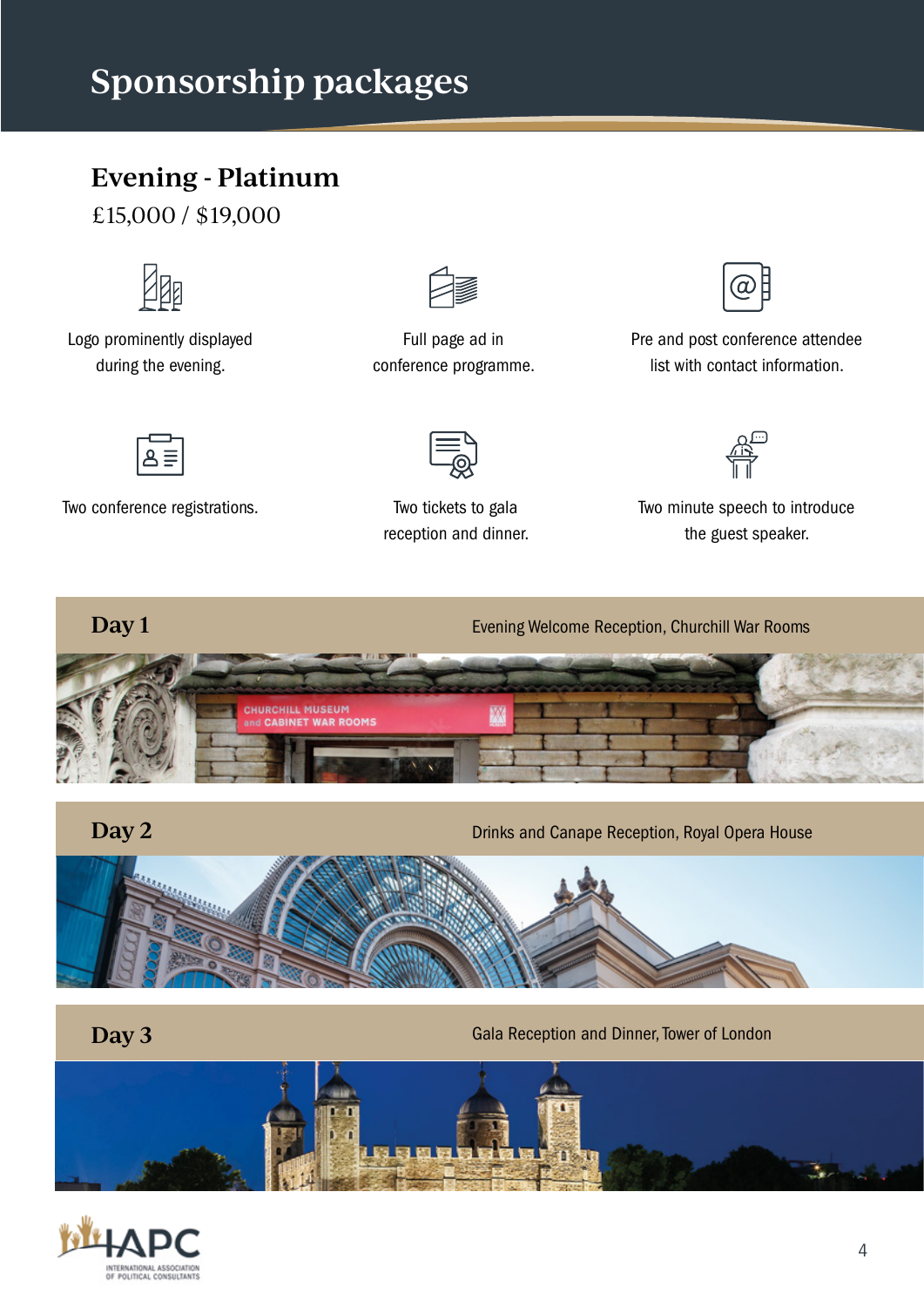# **Sponsorship Packages packages**